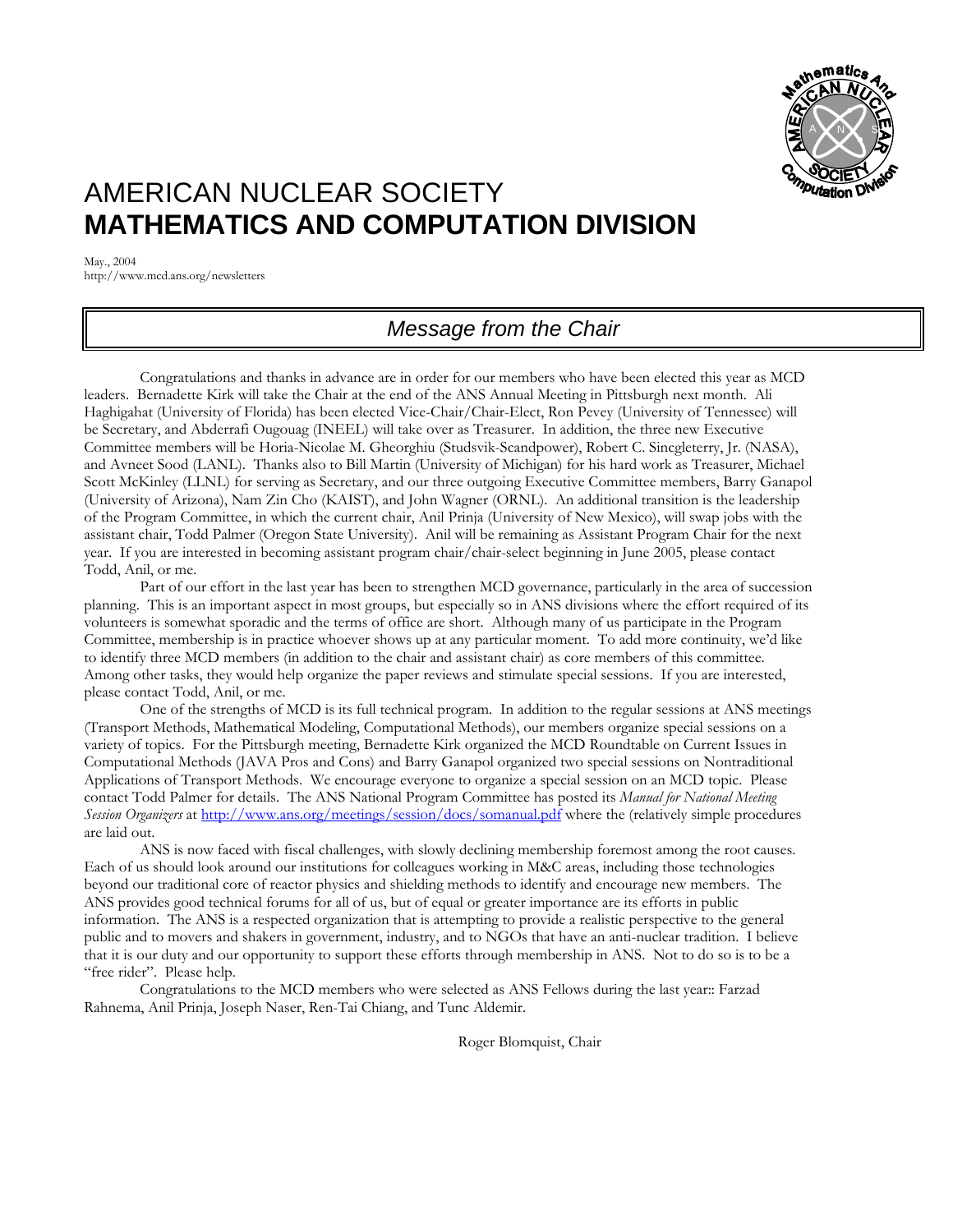*MC2005: Topical meeting of the M & C Division*

## **International Topical Meeting on Mathematics and Computation, Supercomputing, Reactor Physics and Nuclear and Biological Applications,**

will be held in Avignon, France, on September 12-15, 2005. The meeting is organized on a 3 and 1/2 days basis with plenary, technical and poster sessions. Workshops and reception are planned for Sunday, September 11, 2005. Technical tours will be offered on Thursday afternoon and Friday. Please check the official web site of the conference:

#### http://mcavignon2005.cea.fr/,

for more details about the meeting organization. You may download the first announcement and the call from papers from this website. For this meeting, we will review extended summaries instead of full papers. The deadline for uploading summaries to the website is January 15th, 2005.

 MC2005 at Avignon will be the occasion for our community to discuss and present the latest developments on the applications of mathematics and computations to reactor physics and related applications of the nuclear industry. A list of technical session topics is given in the web, as well as (at the present time) 11 invited technical sessions. The meeting will offer an international forum to discuss your ideas and interests with members of the international scientific community. Please, consider coming to the meeting and presenting your work. If you have never visited Southern France and if you can afford the time , my advice is to spend at least one or two days visiting the area. For details on the area and what to do, please see the web pages.

 The meeting will take place in the prestigious Palace of the Popes in the heart of Avignon. I'm looking forward to welcome you there. Until then I say to you 'à bientôt, mes amis.'

### **[Provided by Richard Sanchez, Nominating Committee Chair]** *Monte Carlo2005: Joint topical meeting of the M & C Division*

#### **Monte Carlo 2005**

Preparations for Monte Carlo 2005, a joint topical of Radiation Protection and Shielding Division and Mathematics and Computation Division, are progressing. The conference will highlight the accomplishments in Methods, Nuclear Data, Applications, and Mathematical & Computational Advances. Plans include plenary session topics on High Energy Transport, Neutral Particle Transport, and Heavy Ion Transport.

**Sponsors:** [ANS Oak Ridge/Knoxville Local Section](http://www.engr.utk.edu/org/ans/) **-** [ANS Radiation Protection and Shielding Division](http://www-rsicc.ornl.gov/rpsd/RPSD.html) **-** [ANS](http://www.mcd.ans.org/)  [Mathematics and Computation Division](http://www.mcd.ans.org/)

**Co-sponsors:** [ORNL Radiation Safety Information Computational Center \(RSICC\)](http://www-rsicc.ornl.gov/rsicc.html) **-** OECD Nuclear Energy Agency Data Bank (NEADB)

[Canadian Nuclear Society \(CNS\)](http://www.cns-snc.ca/) - [Korean Nuclear Society \(KNS\)](http://www.nuclear.or.kr/)

**2004** Deadlines **June 30** Electronic submission of abstracts **July 23** Author acceptance notification **September 10** Submission of full papers **November 12** Revisions communicated to authors **2005** Deadlines **February 7** Final papers due **March 26** Early registration & Hotel reservation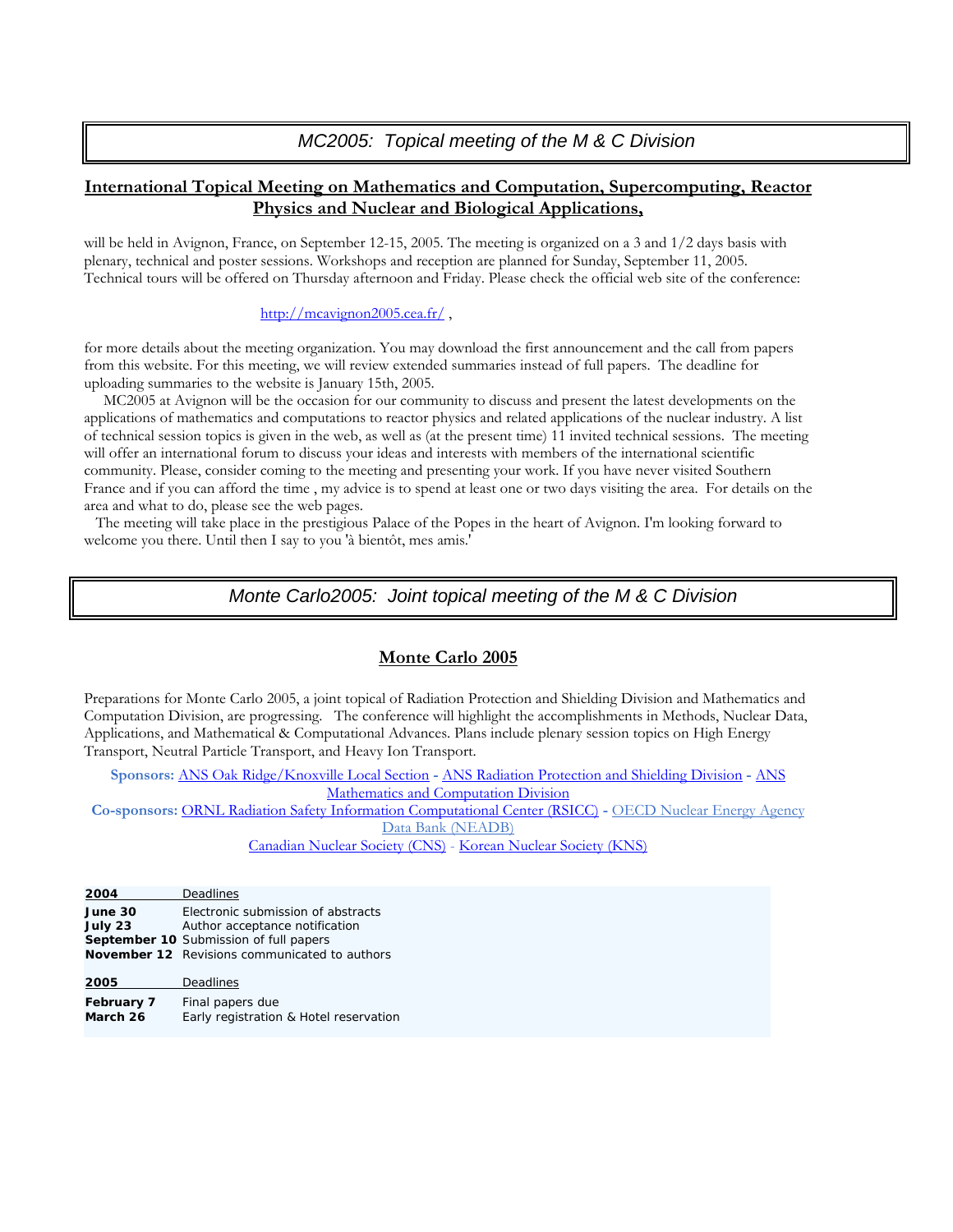#### **[Provided by Bernadette Kirk]**

## *Program Committee*

The 50th Anniversary ANS Anual Meeting in Pittsburgh (June 13-17) promises to be another outstanding meeting for M&C members, with two MCD special sessions devoted to the anniversary theme, two general sessions, and a roundtable. It is time to start thinking about preparing summaries for the 2004 Winter meeting in Washington D.C., and we would like to solicit suggestions for at least one more special session for the 2005 Annual Meeting in San Diego.

The "draft" guidelines for reviewers, prominently displayed on the MCD website, have been made permanent and they apply to all National Meeting summaries. Topical meeting organizers can adopt them as they wish. Following recent trends, we would like to get the opinion of M&C membership on how these guidelines should be modified to allow acceptance of review papers and papers whose focus is comparison of algorithms on different architectures. This has become a pressing issue with special sessions increasingly featuring invited talks of nontraditional M&C types.

#### **[Provided by Anil Prinja, Program Committee Chair]**

## *Honors and Awards*

Dr. Farzad Rahnema of Georgia Institute of Technology, an MCD member, was inducted as an American Nuclear Society Fellow at the Winter ANS Meeting held in November in New Orleans. His citation reads as follows: "For significant contributions to computational methods in reactor physics, providing for more efficient and accurate analysis of both commercial and research reactor design. He has also made influential contributions in literature, advancing the state of the art in cross-section homogenization, coarse-mesh diffusion and transport theory." If you know of MCD members who are deserving of the membership grade of Fellow, please consider nominating them. Information on the nomination process and forms can be found at the ANS Web site (http://www.ans.org/honors/va-fellow).

MCD sponsors three ANS awards. The **Gerald C. Pomraning Memorial Award** provides recognition to persons who have made outstanding contributions toward the advancement of the fields of mathematics and/or computations in support of advancing understanding of topics of interest to the ANS. The **MCD Distinguished Service Award** provides recognition to persons who have made outstanding contributions towards developing MCD via leadership, governance, standards, benchmarking, program and/or other developmental activities. The **MCD Young Member's Research Achievement Award,** established in 2003, fulfills the following objectives: (1) to identify and reward meritorious contributions in the areas of mathematics and computations by MCD members who are in the earlier stages of their careers, and (2) to stimulate further achievements by younger individuals that will enhance the applications of mathematics and computations in the area of nuclear technology. If you know of a colleague deserving of consideration for one of these awards, please take the time to assemble the nomination package. More information on these awards and the nominations forms can be found on the MCD Web site ([http://www.mcd.ans.org/\)](http://www.mcd.ans.org/) or by contacting the MCD Honors and Awards Committee chairperson, Paul Turinsky ([turinsky@eos.ncsu.edu](mailto:turinsky@eos.ncsu.edu)). These awards will be presented at the upcoming MCD topical meeting to be held in Avignon, France on September 12-15, 2005. The **due date** for receipt of the nomination package for all three awards is **June 1, 2005**.

**[Provided by Paul Turinsky, Honors and Awards Committee Chair]**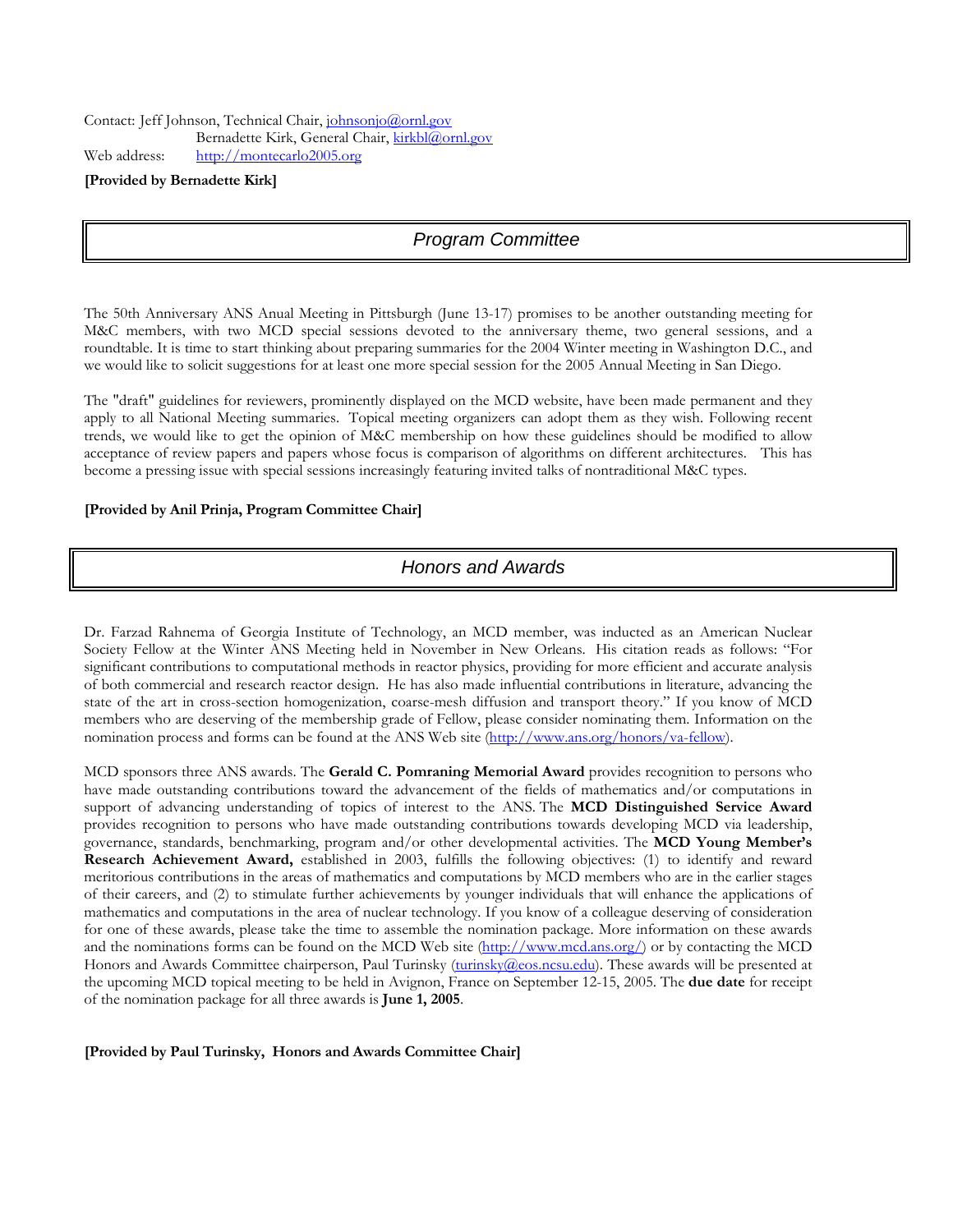## *Joint Benchmark Committee*

M&C participation in the JBC seems to be dropping off. The JBC steering committee would like to encourage as much particpation as possible. While it is true that most activity is in the reactor physics and shielding areas, there is always a call for methods development benchmarks like we previously have published in the benchmark supplements. If you have interest in participating in the JBC activities, please contact B. Ganapol for further information and plan to attend the Sunday June 13 JBC meeting.

#### **[Provided by Barry Ganapol, Joint Benchmark Committee Chair]**

## *ANS-10 Standards Committee*

The M&C Division sponsors the ANS-10 Standards Subcommittee. ANS-10 currently maintains four Standards in areas of interests to the M&C membership. These four Standards are:

#### **\*ANSI/ANS-10.2-2000 Portability of Scientific and Engineering Software \*ANSI/ANS-10.3-1995 Documentation of Computer Software**

#### **\*ANSI/ANS-10.4-1987; R1998 Guidelines for the Verification and Validation of Scientific and Engineering Computer Programs in the Nuclear Industry \*ANSI/ANS-10.5-1994 Accommodating User Needs in Computer Program Development**

ANS-10.4 and ANS-10.5 are currently being revised. Dr. Charles Martin is the Chair for the ANS-10.5 effort. He can be reached at charlesm@dnfsb.gov.

Andy Smetana is the Chair for the ANS-10.5 effort. He can be reached at andy.smetana@srs.gov.

Finally, if you have an idea for a new Standard or an interest in serving on the ANS-10 Standards Subcommittee, please contact Andy Smetana.

#### **[Provided by Andy Smetana, Standards Committee Chair]**